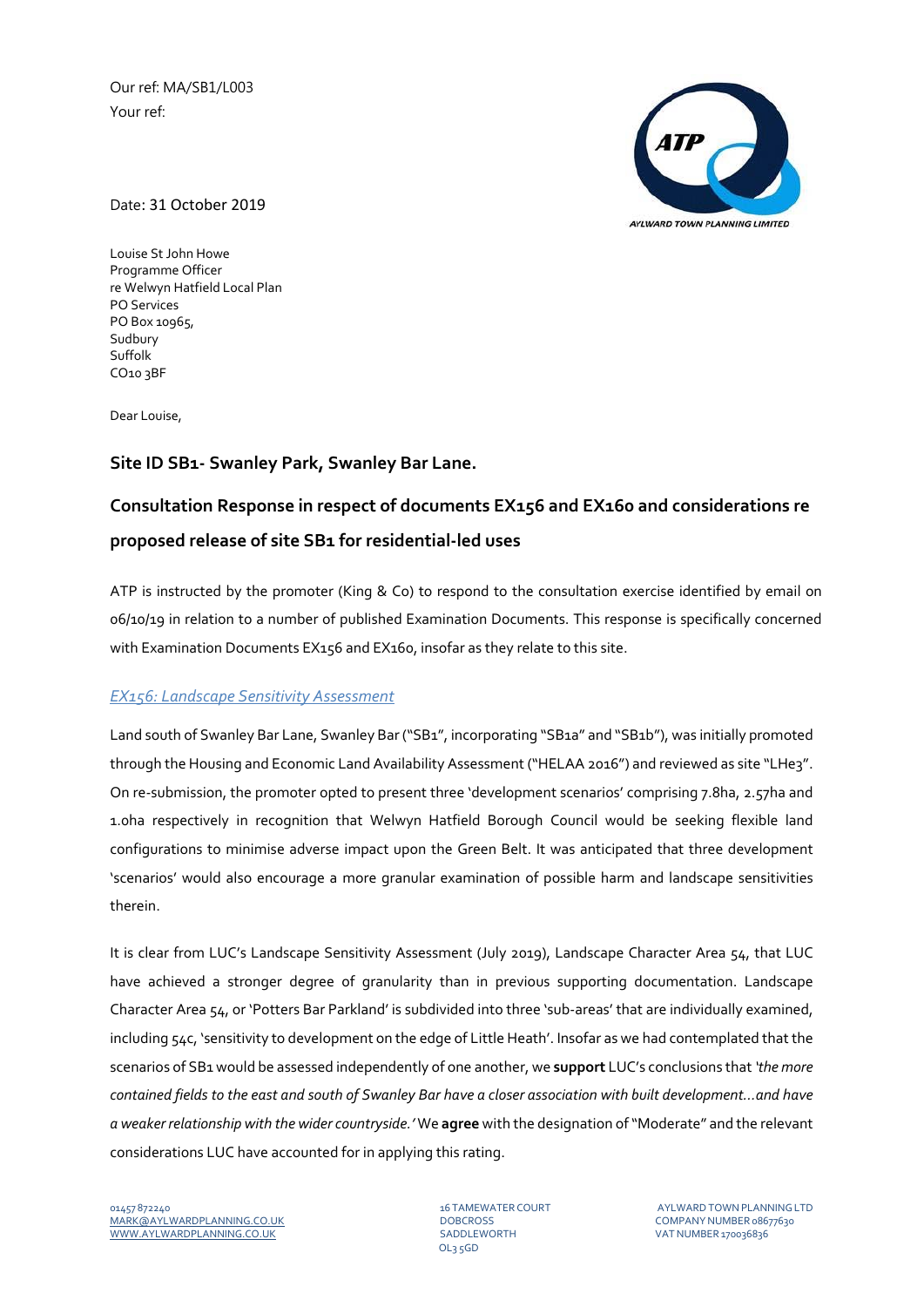



We would also note that the Assessment identifies measures which could further mitigate landscape effects such as maintaining the role of high ground south of Hawkshead Road and the safeguarding of boundary woodland and hedgerows. The promoter fully supports these proposals and these would not impede the allocation or implementation of the development proposed at site SB1.

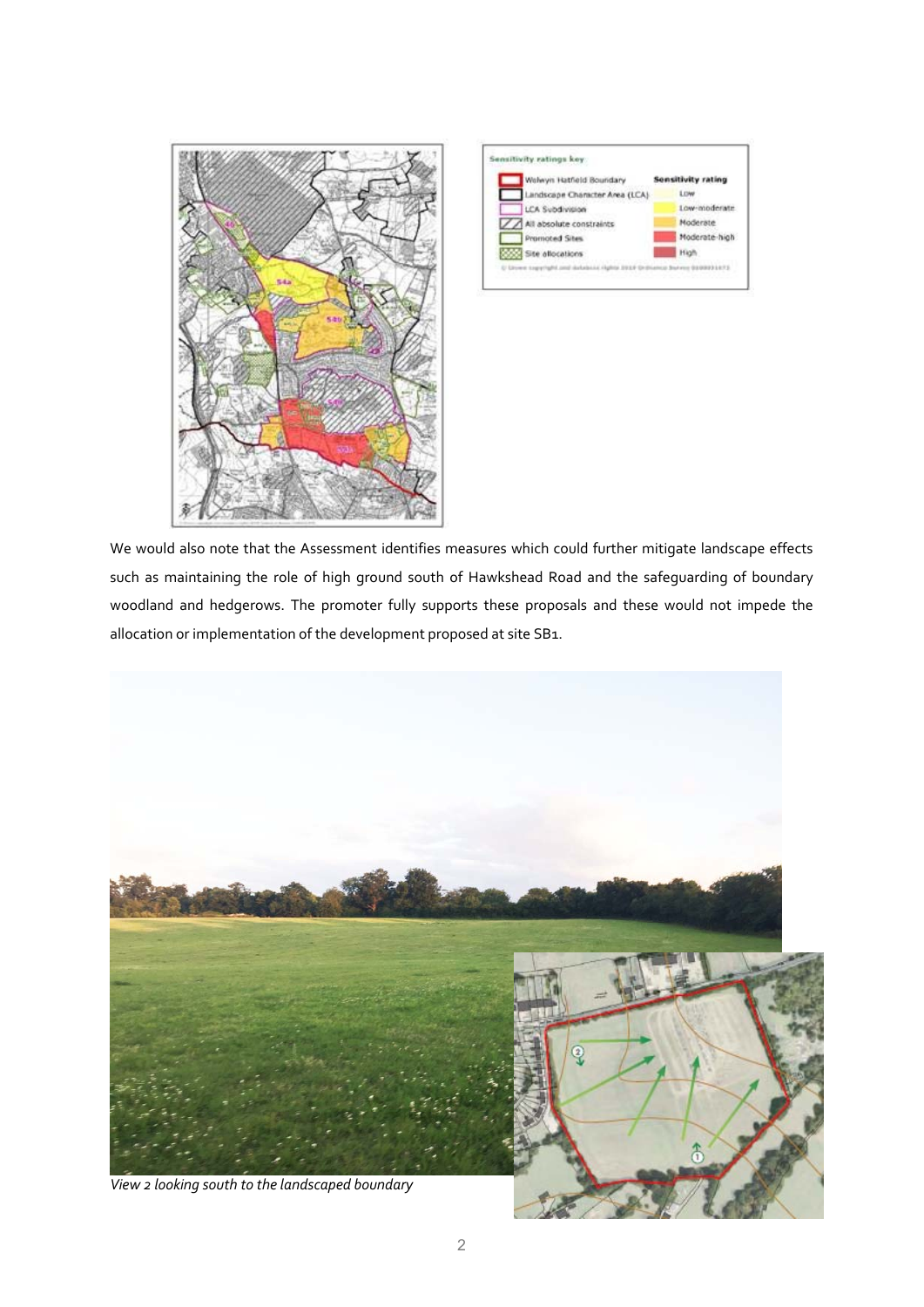

*View 1 looking north towardsthe boundary with Swanley bar Lane*

### *EX160: Green Gap Assessment*

LUC's Green Gap Assessment (August 2019) refers to Swanley Bar at pages 92‐96, which considers the relationship between Little Heath, Swanley Bar and Brookmans Park. LUC have in turn recommended a 'policy gap' approach that focuses exclusively on guaranteeing a buffer between Brookmans Park and Swanley Bar rather than any need to provide a buffer between Swanley Bar and Little Heath. It concludes that *'there is no* real sense of separation between [Swanley Bar and Little Heath], and therefore no justification for the need for a *gap policy area between these two settlements.'* 

Despite the fact that the allocation of site SB1 would not reduce the gap between Swanley Bar and Brookmans Park, it is nevertheless included (alongside SB2) within the recommended 'policy gap'. The LUC analysis appears to incorporate SB1 and additional land to the east and north in order to *'resist…ribbon development along A1000 and Swanley Bar Lane'*. This is part of a wider strategic objective of reinforcing the Gobions Park Grade II Registered Park, which sits prominent between Brookmans Park and the settlement of Swanley Bar.

The promoter **rejects** LUC's findings and refutes the conclusions of the report in respect of the potential coalescence between Brookmans Park and Swanley Bar, noting inconsistencies in their analysis. Importantly, the focus of this rebuttal is the south‐eastern edge of Brookmans Park and an alleged interaction with the area comprising SB1, to the immediate east of the settlement of Swanley Bar.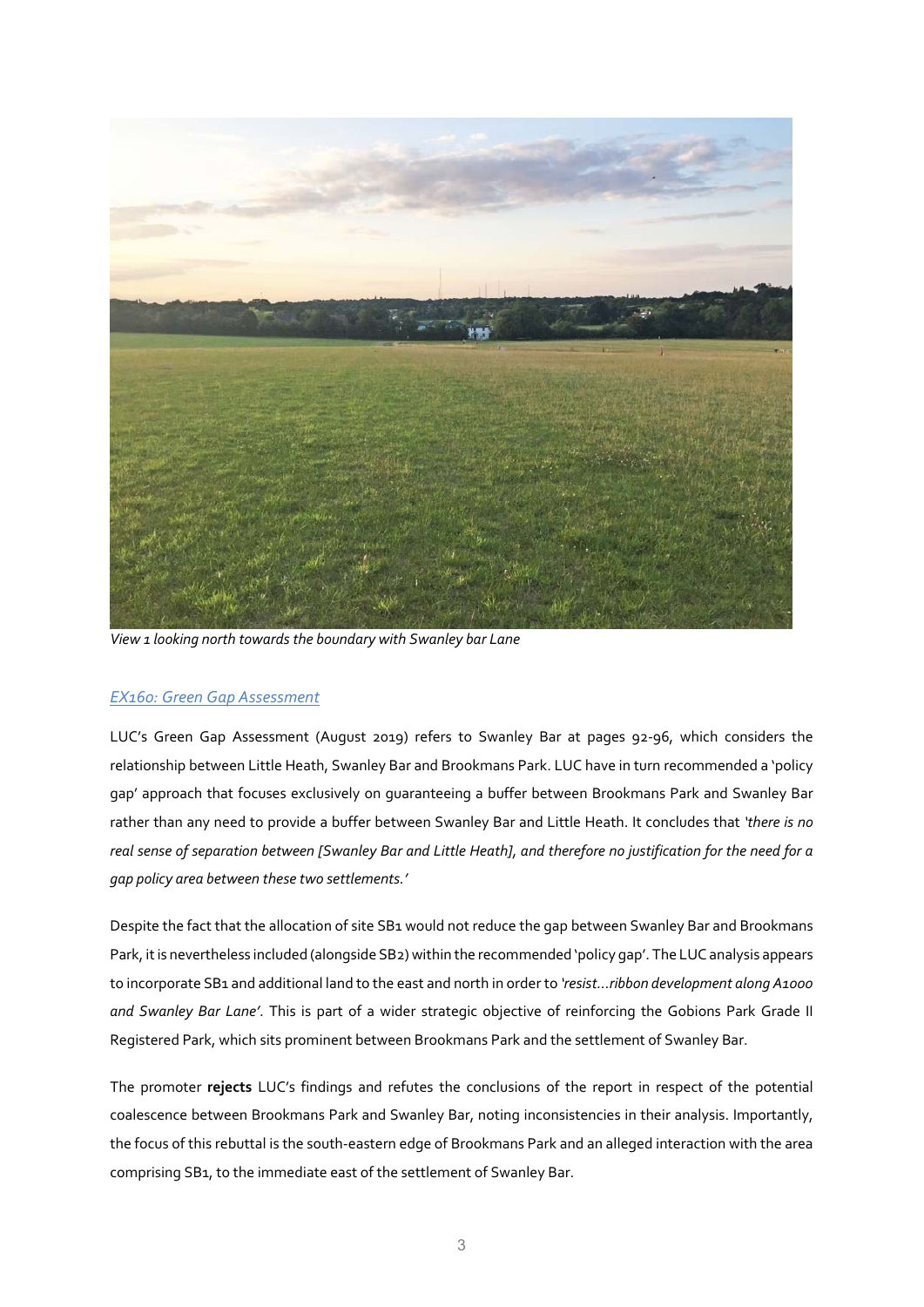Firstly, when assessing 'gap size, character and strength' collectively, the author of the analysis concludes that there is *'inter‐visibility between the edge of Swanley Bar and [Brookmans Park] ribbon development'* which visually merges the two communities. In previous representations the promoter has recognised the need to maintain a visual separation and sees this as being achieved through the function ofGobions Park as an absolute constraint wedged between Swanley Bar and the wider settlement of Brookmans Park, and more specifically the retention of SB2, to the immediate east of SB1, which delineates Swanley Bar Lane from the Great North Road as a function of dense woodland. The author in turn recognises that*'ribbon development outside the settlementlimits could result in the two settlements joining to the east of Swanley Bar',* the 'settlement limit' which the promoter perceives to be the yard midway between the Swanley Bar and the Great North Road. There is, by consequence, a clear mandate to develop SB1 up to that yard 'edge' with SB2, the woodland adjoining to the east, benefitting as a green 'wedge' perpetually separating the two settlements.



The conclusion that the potential impact of the "cluster" to the east of Swanley Bar (comprising SB1 *and* SB2) would be to almost close the gap would be correct, though SB1 alone would not have this effect. It should also be noted that the Promoter has identified three development scenarios, which includes two smaller scenarios which have considerably greater separation from both the A1000 and Swanley Bar Lane. Therefore, no material detriment would arise to the development of SB1 (all or in part) and this particular section of the policy gap area should not have been included.